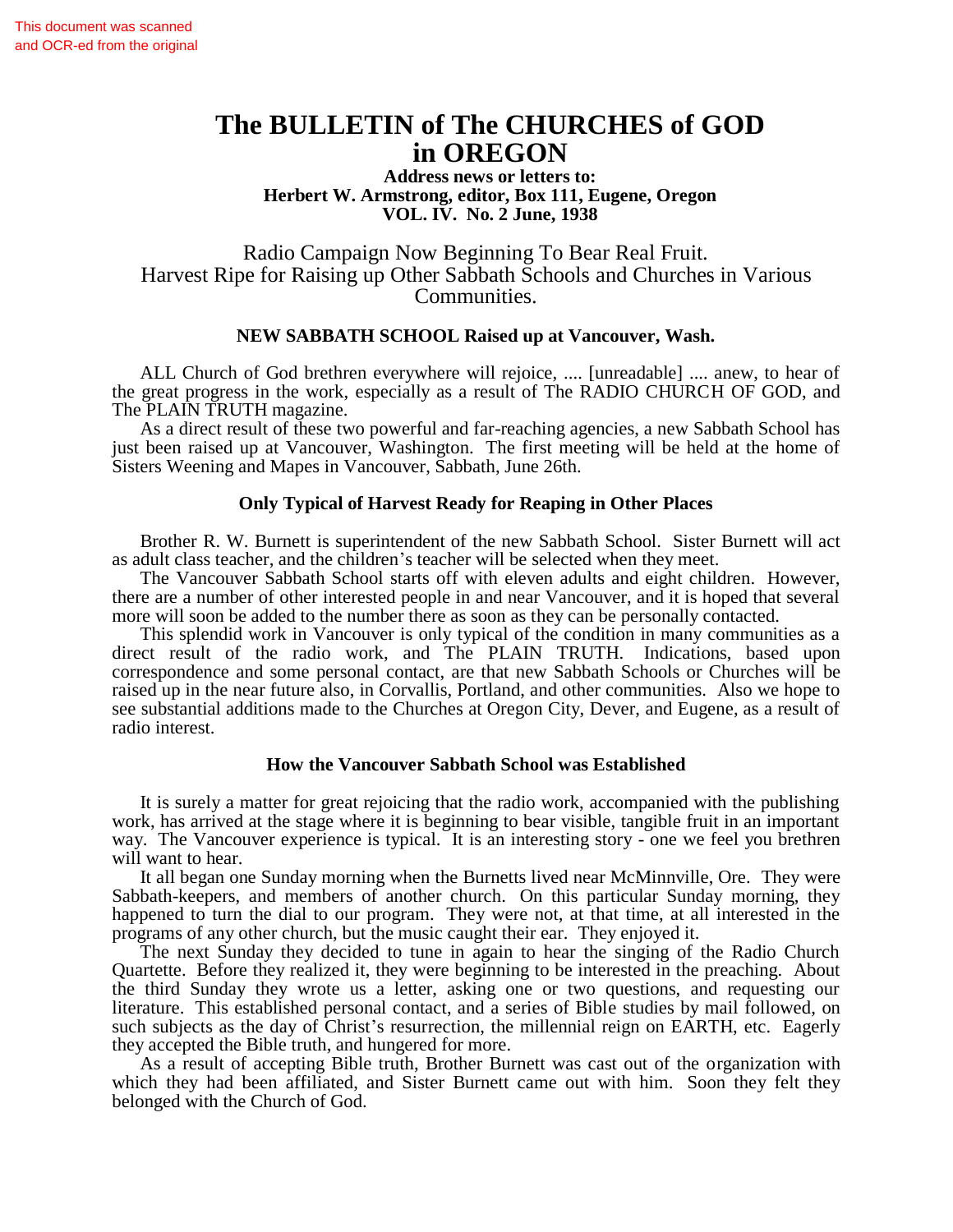Then one Sunday, after they had moved to Orchards, Washington, Sister Burnett, together with her daughter and son-in-law, Brother and Sister Robert Bair of Portland, met us at the KWJJ studio in Portland, and were given the right hand of fellowship by those of us who made the trip to Portland. Later Brother Burnett was given the right hand of fellowship in the same way at Portland, and their son, Laurie earnestly expressed the desire to be baptized at the first opportunity.

Sister Burnett came to Eugene for the Passover, attending Eugene and Dever churches the following Sabbath, and on Friday, June  $17<sup>th</sup>$ , the editor and Mrs. Armstrong visited the Burnetts at Orchards, and Laurie was baptized near the home of his sister at Battle Ground, Washington.

#### **Others Much Interested**

In the meantime, others in and near Vancouver had become much interested in the truth, thru the radio messages and The PLAIN TRUTH magazine. We had been receiving letters from some who had accepted the Sabbath, expressing a desire for a Church of God to be raised up there.

A few of these were recently visited, and EVERY ONE visited, so far, has come into the new Church of God Sabbath School. Some were not at home when we called, and some we have not yet had time and opportunity to visit. We believe there are still several others who will come into the new Sabbath School as soon as we can visit them in their homes, become acquainted, and thoroughly familiarize them with the true FUNDAMENTALS of God's Word.

We earnestly hope and pray, and believe, that the little Sabbath School now started at Vancouver may become a live and growing new Church.

We thank and praise God for this increase. Each of us can do only our small and humble part. It is GOD who gives the increase. All credit, glory, and praise belongs to HIM! Praise His name!

The harvest truly is plenteous, but the laborers (laborers God can use, and bless, whether they labor as ministers or with their PRAYERS and their tithes and offerings to support the work) are FEW, so few! The day is far spent. Time is short! Let us put our shoulders to the wheel, with a great united PUSH in the work GOD is blessing with real results, with extra effort and sacrifice during these closing days.

A GREAT HARVEST IS READY FOR REAPING. Let us REJOICE! Let us PRESS ON!

#### **News Briefs**

The all-day meeting the first Sabbath in May was held in the Dever schoolhouse with 108 in attendance. The June meeting was at Harrisburg. The first Sabbath in July the all-day meeting will come to the Eugene Church, at which time it is anticipated all records for attendance will be shattered.

#### \* \* \* \* \* \* \* \*

On the day of Pentecost, the Eugene Church met in holy convocation at the home of Brother and Sister White in Eugene. A brief service was held in the morning, one of the usual delightful basket dinners was enjoyed at noon, with preaching service and special music in the afternoon.

The Dever brethren met at the home of Brother and Sister Henion on all three holy days, Pentecost, as well as the two festivals during the days of unleavened bread.

At Passover time, Eugene brethren assembled at the home of the pastor on the evening of Abib 14 in the most solemn and sacred service of the year. Fifty-five partook of the sacred supper on this date, with five or six taking it a month later on the 14th of the second month. Dever brethren met at the home of D. T. Henion, and the entire Oregon City membership met at the home of W. A. Dillon, in Oregon City. On the 14th of the second month, the editor and wife met with eight other brethren from scattered localities who had been unable to partake of the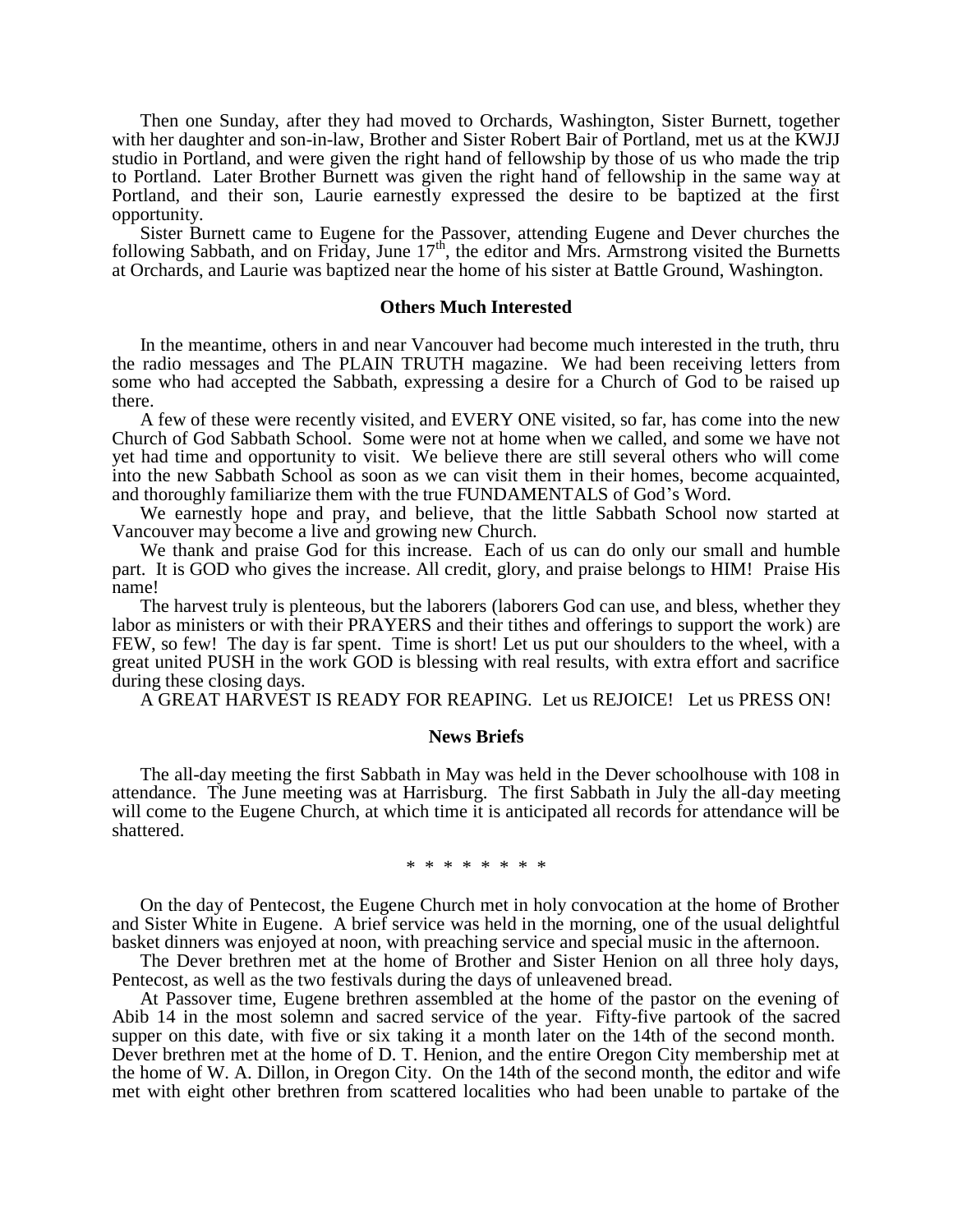Passover at the proper time, administering the supper at the home of W. A. Dillon in Oregon City.

\* \* \* \* \* \* \* \*

Brother and Sister John Kiesz visited Oregon briefly on their recent trip from Toppenish, Washington, where Elder Kiesz held a successful meeting, to Lodi, California. They visited at the home of the editor Friday afternoon and night, June 10th, attending Junction City Church Sabbath morning, and going with the editor and wife in the afternoon to Dever, where Elder Kiesz brought the message (an excellent sermon) which struck home to most of us. Returning to Eugene, Elder Kiesz preached Saturday night at a specially called meeting at Eugene Church, leaving early Sunday morning for Lodi, accompanied by Elder Rob Barnes. Everyone was glad to welcome them back in our midst, and sorry they could not remain longer. Brother and Sister Kiesz are now on their way to Eureka, S. Dak., to attend the Camp Meeting at that place.

\* \* \* \* \* \* \* \*

On Sunday night, June 12th, an illustrated lecture on the Great Pyramid was given at Eugene Church by Evangelist B. P. Kallor of Los Angeles. The church was packed, with several unable to find seats. Radio listeners came from more than fifty miles. The Radio-Church Quartette sang two of their beautiful anthems.

\* \* \* \* \* \* \* \*

The editor is booked for a speaking tour through Washington and British Columbia during the last of July and forepart of August, speaking at a number of points, including Tacoma and Bellingham, Washington, and Vancouver and Victoria, B.C. He will attend the convention of the Anglo-Israel federation at Vancouver, where he will be one of the speakers. An attendance of 2500 to 3000 is expected. He will be accompanied by Mrs. Armstrong, and Beverly, who will sing.

## \* \* \* \* \* \* \* \*

#### **Eugene Personal-Notes:**

Sister Croffoot has just recently returned from a six-weeks visit to Kansas where she found prospects for a good crop this year to be excellent. Crater Lake was visited on the return trip.

Phyllis Day is working in Hillsboro, Oregon, staying with her sister Beatrice. She says she certainly misses the inspiring fellowship of Eugene Church.

Bobby Vernam has just recovered from an attack of tonsillitis. Still working in Eugene.

Brother and Sister W. E. Conn recently suffered a serious misfortune, losing by fire 900 baby chicks. They have met other similar misfortunes of an economic nature. Let all the brethren join in praying earnestly that God will make this up for them, and cause them to prosper.

Sister Sarah Owen, one of our newest members given the right hand of fellowship only a few weeks ago, has been visiting her daughter in Portland. Grete Christensen also spent two weeks in Portland with her aunt.

Brother and Sister Elmer Fisher enjoyed a visit with Mrs. Fisher's sister and husband from Minneapolis, Minn., and brought them to Church on the Sabbath.

Sister Fisher recently spent several days visiting relatives in Portland, and was with us at the radio studio on the Sunday the right hand of fellowship was extended to Brother R. W. Burnett, of Orchards, Washington.

Bro. and Sister J. O. Spires, Sister Frances Goldson, Sister Day, Bert and Irene Chapman, Mary Engle, and Wilma Christensen helped in the office the first week in June, wrapping, addressing, and mailing the June PLAIN TRUTH magazine.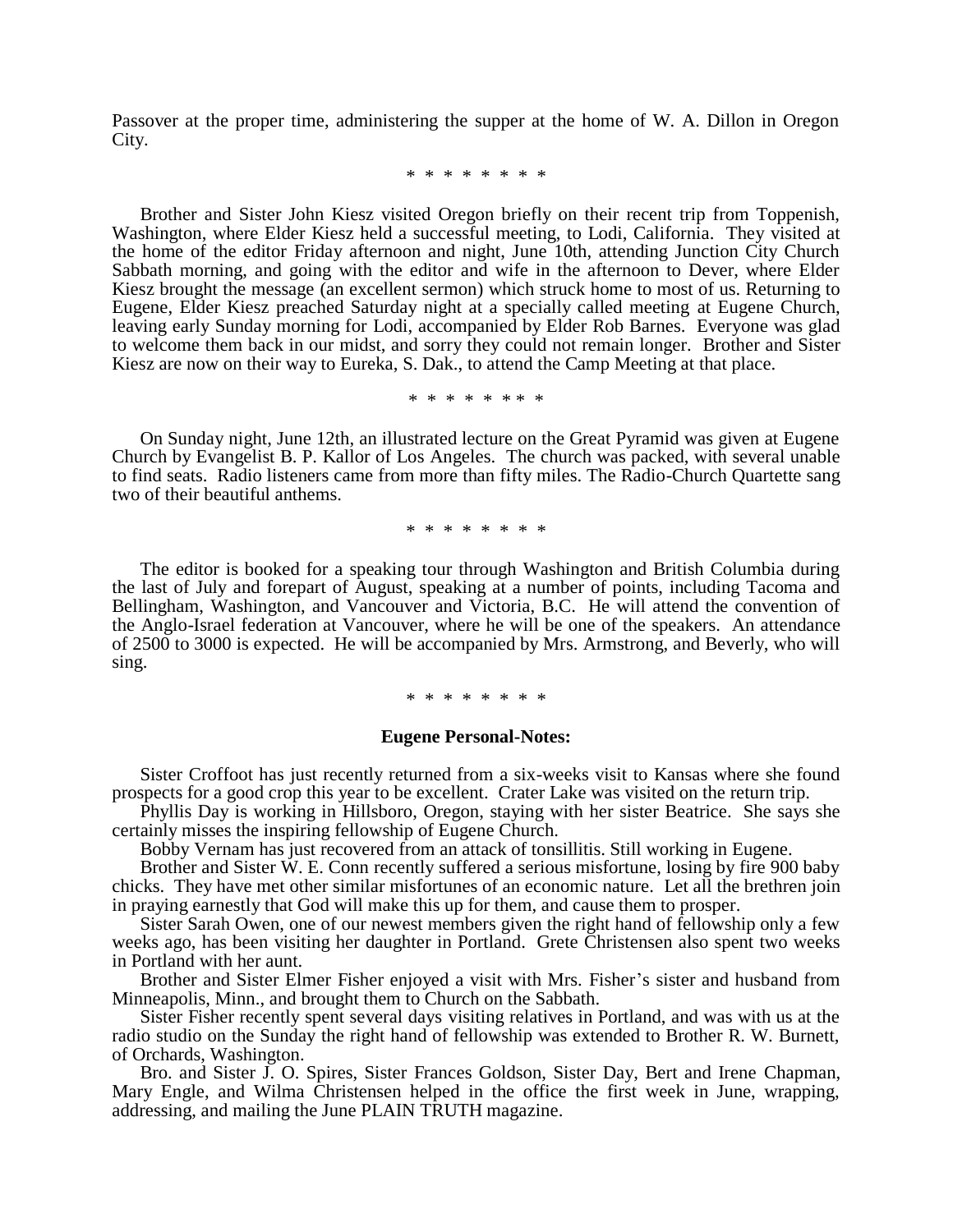The husband of Sister Florence Snyder died in May. Funeral services were conducted by Elder Armstrong, the Radio Church Quartette singing.

Elder and Sister Pete Bartschi went to Dever Church Sabbath, July 18, and Bro. Bartschi preached.

Elder Armstrong and family spent the week of June 15th to 21st calling on radio listeners at Vancouver, Orchards, and Battle Ground, Washington, and in Portland. It was a real pleasure to visit with several from whom such splendid letters have been received.

Mary and Bob Bair, Portland, have a little son, Teddy Bair, born June 2nd in Portland. They are members of the Church, brought in recently thru the radio. Mary is the daughter of Bro. and Sister R. W. Burnett.

An all-day meeting was held June 13th at Oregon City Church. Sister Johnson was away, visiting her daughter in Salem, but all other members were present, and enjoyed another splendid meeting.

# **Great Camp Meeting at Eugene Noted Speakers and lively interesting program planned for great Convention**

TENTATIVE plans are laid for a great convention, to be held at Eugene, Oregon, August 1st to 28th, inclusive.

We regret that circumstances make it impossible, at this writing, to announce this wonderful meeting definitely. Tentative arrangements have been made for use of a splendid large auditorium, seating between 500 and 600 people, with ample camping grounds for those who wish to bring a tent, and with numerous cabins, in all price ranges, either on the grounds or within about two blocks easy walking distance. A most reasonable price has been agreed upon with the owner, provided the place is available at that date. It is believed that it will be, but cannot be made absolutely certain for about two weeks.

In the meantime we feel this tentative announcement should be made, for it would be too late for many of our people to plan to come if announcement is delayed. We hope to make definite announcement by the middle of July.

Some of the ablest, most spiritual and successful ministers in the Church of God are expected to be here, some whom most of us have never met but always have wanted to hear. In fact, we hope to be able to announce a big surprise just a little later.

As guest speakers, arrangements have been made to bring to Eugene two or three men of national reputation - speakers with timely, lively, vital messages who are accustomed to speaking before large audiences over America, England, and Canada.

Special music is planned, including the Radio Church mixed Quartette, and the newly organized Radio Church Male Quartette.

It is planned, .... [unreadable] .... to make this meeting DIFFERENT! It will be lively, interesting, dynamic, truly spiritual. It is impossible to have a really spiritual meeting, to receive real benefit and enjoy the fullness of God's Holy Spirit, when self-seeking, jealous, antagonizing elements are present. A spirit of PEACE, and sweet fellowship in LOVE will prevail at this meeting. The program will not DRAG! There will not be a dull moment. The day will not be overcrowded with services, but every portion of the program will SPARKLE with interest, life, and helpful edification.

Plans first were laid for this great assembly at the Feast of Tabernacles gathering in Eugene last fall. It was then planned to hold the Camp Meeting at Feast of Tabernacles time this Fall, but the date falls too late (Oct. 9th to 16th) for most people to attend, and so the August date has been adopted tentatively. However, in event the auditorium cannot be secured at this date, it is possible an eight-day convention may be planned for Feast of Tabernacles time, if enough can come at that time.

It will be a RARE TREAT, to hear the able speakers who will be here, and to have part in the altogether new and different and INSPIRING type of program that will simply LIFT you to higher spiritual ground.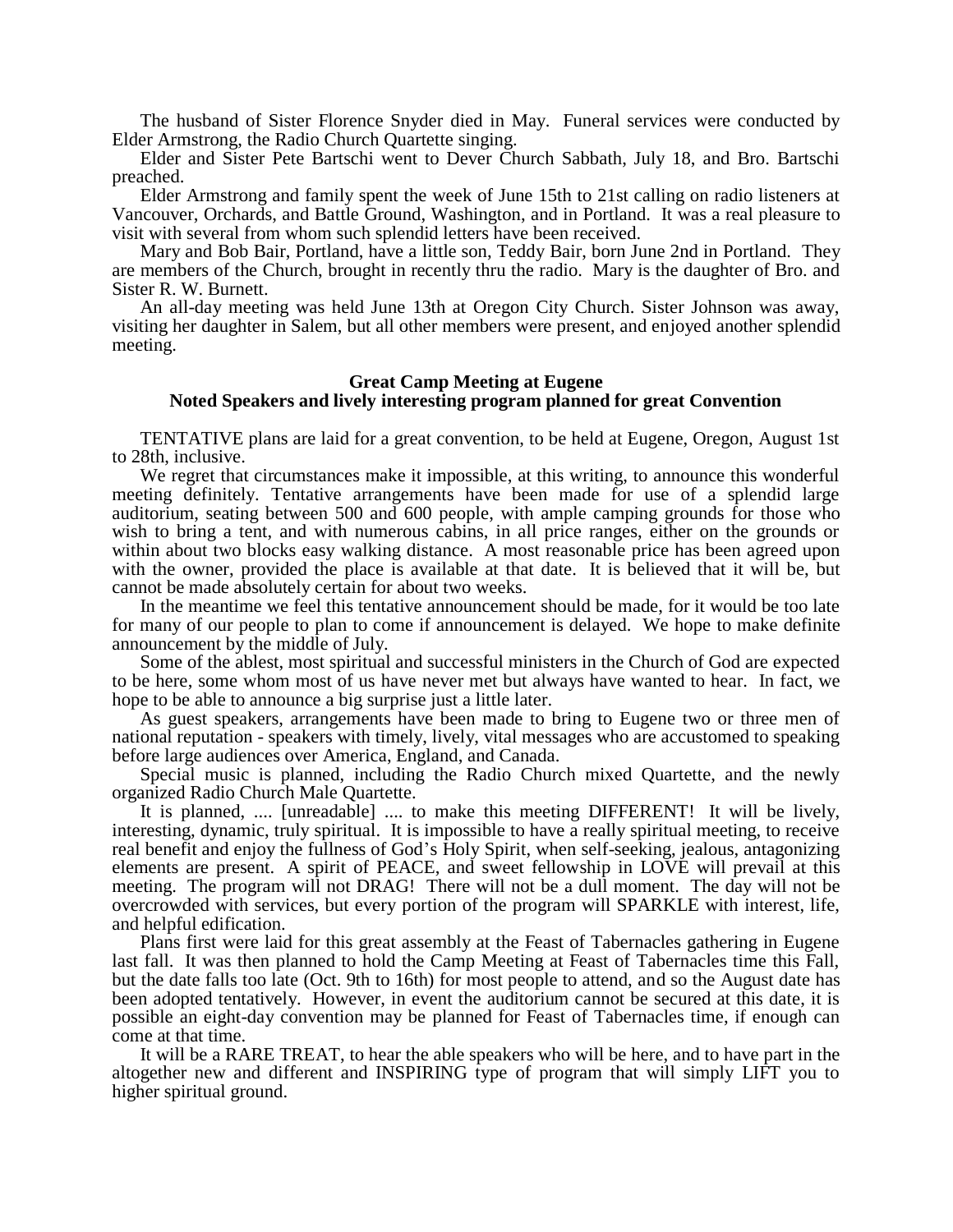Many interested radio listeners, and new Church of God members brought in thru the radio, the Plain Truth magazine, and personal evangelism, are expected to come. YOU will want to plan NOW to be here the full eight days.

Brethren, never was there a time when God's people SO NEEDED to come together in peace and love, and SEEK THE LORD, and let Him bring about a sweeping revival right in our OWN hearts! Surely this is the very FIRST need of every one. More important than daily cares and burdens. PUT THIS FIRST! Plan to COME!

Will you not communicate with the editor, in the enclosed self-addressed envelope, BY RETURN MAIL, so we may know how many are INTERESTED, and trying to plan to come? And then we will notify you personally as soon as the meeting is a definite certainty. We know you'll be enthusiastic over these wonderful plans!

#### **What is the Bible Basis for Unity?**

The **TRUE** Church of God must have **UNITY**! But what is the **BIBLE BASIS** for that unity? **ROME'S** basis of unity is **DOCTRINE!** Every Catholic priest is forced to speak as he is **TOLD** - all **SPEAK THE SAME THING**! This is the basis for unity in every Protestant Church - the basis of **BABYLON** - of **SATAN! GOD'S** basis is **LOVE!** "Though I understand ALL **KNOWLEDGE**, and have not **LOVE** ...."

#### **Radio Broadcasts**

The radio work is known as the RADIO CHURCH OF GOD conducted by Herbert W. Armstrong.

EVERY SUNDAY

- KORE, Eugene, 1420 kilocycles, 10:00 A.M.

- KWJJ, Portland, 1040 kilocycles, 4:00 P.M.

The PLAIN TRUTH Magazine is issued monthly, in conjunction with the Radio Church of God, sent free, without subscription price, to all who request it. Supported by the tithes and freewill offerings of God's people. Its circulation is enjoying phenomenal growth, and this publication now carries the last message to the world to more people outside of the Church of God membership than all other Church of God publications combined! If you, too, would like to receive it monthly, address Herbert W. Armstrong, Box 111, Eugene, Oregon.

-------------------------------------------

-------------------------------------------

#### **Letters from the Ministers: from Elder P. Bartschi**

"Then they that feared the LORD spake often one to another: and the LORD hearkened, and heard it, and a book of remembrance was written before Him for them that feared the Lord, and that thought upon His name" (Mal. 3:16).

The Church of the living GOD in the northwest is steadfastly growing, and the work is very progressive. We enjoy the regular services with the Church at Eugene which is working together in unity and in love. The Lord is marvelously blessing the work of Bro. Armstrong and the Glad Tidings of the Kingdom is spreading fast by radio and publishing work, and thousands and thousands hear the last message to the world, and God is adding unto the Church such as should be saved.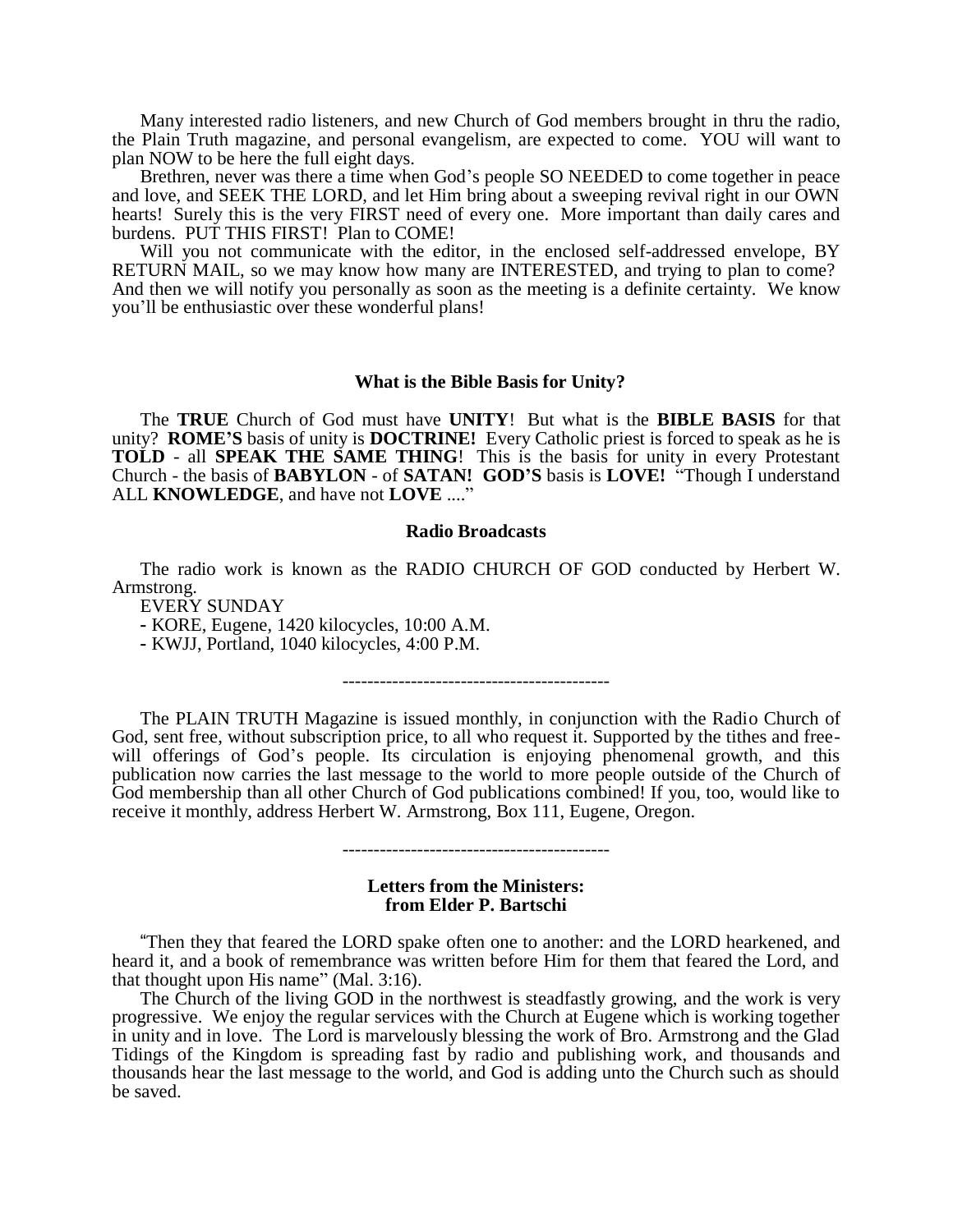We which have the privilege to come together every Sabbath are really feasting on the love and fellowship which all of us enjoy so much. But the isolated ones, and those who get the comforting news by radio are deprived of such blessed privilege, and therefore we write these lines.

"That which we have seen and heard declare we unto you, that ye also may have fellowship with us: and truly our fellowship is with the Father, and with His Son Jesus Christ. And these things write we unto you, that YOUR JOY may be FULL" (I John 1:3-4).

We are enjoying the freedom we have, to advance in our Christian warfare and to grow in grace and in the knowledge of our Lord and Saviour Jesus Christ. The harvest truly is plenteous and laborers are needed. God is looking for laborers and the laborer is worthy of his hire.

Come and visit with us and enjoy the fellowship and love which is extended to all who have a desire to live by every word which proceedeth out of the mouth of God.

-------------------------------------------

THE BULLETIN of the CHURCHES OF GOD VOL. IV, No. 2, June, 1938 Edited by Herbert W. Armstrong Box 111, Eugene, Or.

The CHURCHES OF GOD are strictly nondenominational. We are not affiliated with any denominational project. The true CHURCH OF GOD is not a sect, a division, or a denomination. We have no ambition to build up a denominational machine or organization. We are not independent, but we are DEPENDENT upon God. We wish to promote nothing further than to spread the last warning Message with power to the multitudes, to be used in the salvation of such as God calls, and humbly to minister to as many of those called-out ones whom God has added to His Church, and who wish to assemble with us in peace and harmony based on LOVE, for our mutual edification. We recognize that all born-again souls become members of the spiritual Body of Christ, the true CHURCH OF GOD. We believe in The Commandments of God and the Faith of Jesus Christ.

#### **Letters from the Ministers: from Elder Claude W. Ellis**

"To the Saints scattered throughout the land: Grace and peace from God our Father and from the Lord Jesus Christ:

Blessed be God, even the Father of our Lord Jesus Christ, the father of mercies, and the God of all comfort; who comforteth us in all our tribulation." (**II Corinthians 1:3-4**).

I am truly thankful to God for His wonderful Plan of salvation and that He included me in His plan (whosoever will, may come) that I, with you, can be called a child of His. Blessed be His name.

God has certainly been blessing our feeble efforts in the work here in Oregon and we especially thank Him for the generous blessing on the radio Church. I am proud to have been a member in this part of God's work since it first went on the air. I have watched it grow, but I am sure the far-reaching results and the good that has been done will never be known until the hidden things shall be revealed, but we have seen many souls saved for His name, and the last Message declared to many thousands.

We surely do appreciate the fellowship of the saints here, and the love that exists between brethren here in Oregon, being as one great family striving to attain. I truly thank God for the privilege of meeting with, and serving these brethren, and for the opportunity of working with Brother Armstrong.

Brethren, the devil is truly going about as a roaring lion seeking whom he may devour, but God has promised strength to the honest in heart that they may not be deceived.

Nevertheless the Lord admonishes us to pray always with all prayer and supplication in the Spirit, and watching thereunto with all perseverance and supplication for all saints.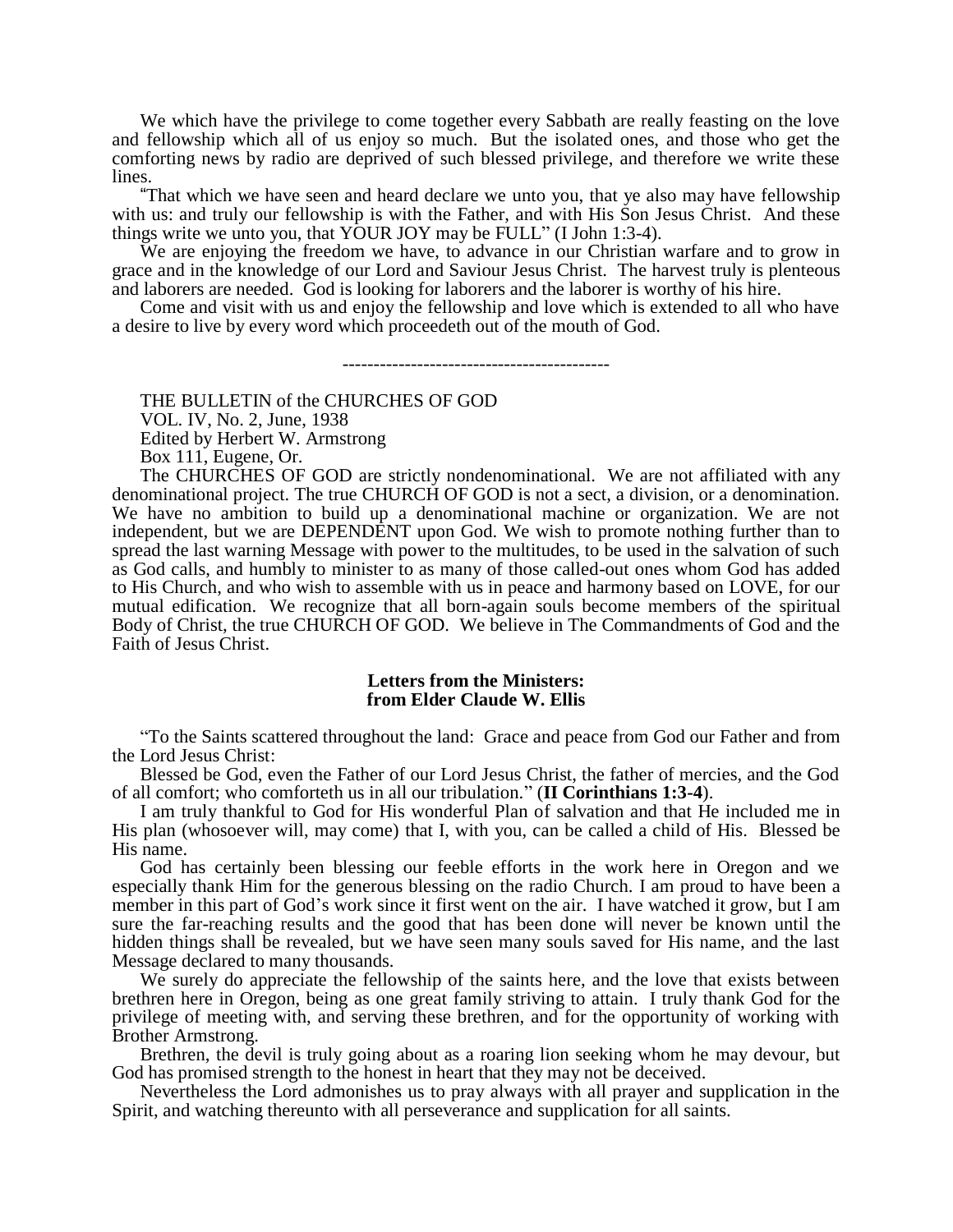Brethren, we desire your prayers that this work may leap forward under the divine guidance of God, and we might be humble, usable in His hands, and that the true Message may go powerfully to a lost world and many souls may be saved for the honor and glory of His name, then we know His Word will not return unto Him void.

-------------------------------------------

#### **From Herbert W. Armstrong**

To our Dear Brethren everywhere, Greetings in the precious name of God's Son:

Surely, dear brethren, we are now in that period known as "the TIME OF THE END," when God's people are, each of us individually, being tried and tested, so that we may be purified (**Daniel 12:9-10**), and that we may be made ready, and righteous, and holy, for the soon coming of our Lord. (**Revelation 19:7-8; Hebrews 12:14**).

Here in Oregon we are privileged to enjoy such blessed fellowship together at Eugene Church, and also the Churches at Dever and Oregon City, also meeting about once a month with those of Harrisburg Church. It is inspiring - it is a glorious JOY to partake of such peaceful fellowship where real love is manifest, and shines from the faces of God's people.

Yet, even here, where we are so privileged, where we hear preaching and admonition every Sabbath, where we can mutually help and pray for one another - even here I know practically every individual and every home is now experiencing some real trial or test, sufficient to try the souls of the stoutest characters.

It is the sifting time. Sterner tests are ahead. Our ONLY HOPE of going safely thru, and enduring to the end as overcomers is in TRUSTING HIM - in learning the lesson of COMMITTING our trials to HIM - the lesson of FAITH. And this comes from really getting to KNOW the living God, and we can only KNOW Him if we are in CONSTANT PRAYER. How much MORE do you dear brethren who are isolated, standing alone, need this contact with God, which can come only thru much earnest prayer. Let us PRAY MORE! And we need your prayers for this work. It is a work of faith, and our faith is tried to the limit. Brethren, pray for us, that God will keep us humble, that He will hold up our feeble hands and keep us pressing on, and that this great work now reaching many thousands may continue in even greater power and usefulness. How dependent we are upon HIM! Praise His name! His grace is sufficient for our every need. God bless you all. May He keep you always true and steadfast, your affections and thoughts on the things above, your faith in HIM!

### **How the Radio Work and The Plain Truth Magazine are Spreading the Last Warning Message to Many Thousands**

Think of it! An audience of ONE HUNDRED THOUSAND PEOPLE listening to the true CHURCH OF GOD MESSAGE, once every single week!

It is difficult, we know, for those not intimately connected with this work, right here in the office in Eugene and seeing all the scores and scores of letters as they roll in from this vast audience, to realize at all what a great and powerful and effective work God has made possible thru the modern facilities of RADIO and the PRINTING PRESS.

Few, even of the brethren here in Eugene Church, have any real conception of the magnitude of this work.

We believe the brethren scattered abroad would like to hear more about it.

Briefly, the radio work which is the CHURCH OF GOD over the air, is called The Radio Church of God. There are two broadcasts every Sunday, at 10 A.M., over KORE, Eugene, a 100-watt station covering the upper Willamette Valley, and again at 4 P.M., over the more powerful Portland station, KWJJ. We have selected Sunday because more people can be reached then.

The Eugene broadcast, for the time being, is reduced to 15 minutes, but we still have the full 30 minutes over the larger station, KWJJ, from Portland.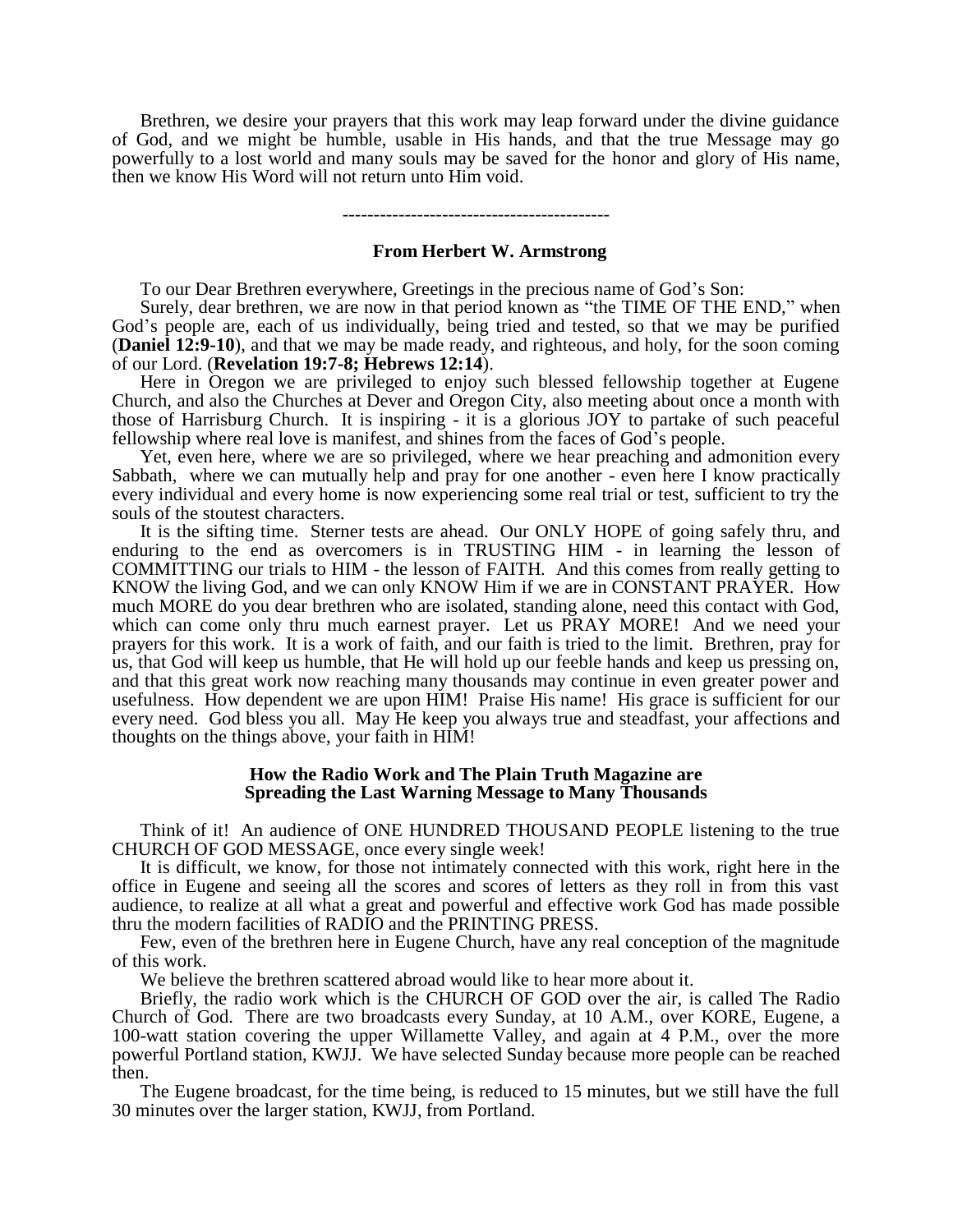In that 30 minutes a full evangelistic service is broadcast. It is a rapid-fire program, in every sense a radio production, employing principles of radio technique, yet it is purely evangelistic. KWJJ announcers tell us The Radio Church is the best and most interesting program that goes out over their station thru the week, religious or otherwise.

The typical program includes at least five singing members, opening greeting, prayer, opening announcements, sermon, and closing announcements - yet it flows so smoothly and rapidly that 18 to 23 minutes of the 30 is devoted to a vigorous sermon.

The music has been furnished by the Radio Church Quartette, a mixed quartette, with Beverly Armstrong, soprano, Mrs. Armstrong, alto, Claude Ellis, tenor, and Alfred Frese, bass, with Velma Ellis at the piano. The quartette has worked very hard on these programs, averaging two to three rehearsals before each program. Each program is carefully planned and rehearsed in advance, which is the real secret of its rapid-fire smoothness. The quartette has been especially good, and qualified music critics have said it is good enough for a national network. The music is inspiring, and never drags. Now a MALE QUARTETTE has at last been assembled together, Leland and Larry Chase joining with Claude Ellis and Alfred Frese, and it shows promise of becoming a very outstanding male quartette, as all four voices match and blend perfectly. We are really enthusiastic over the possibilities of this male quartette, and so are the men who compose it.

The Radio Church has grown and developed, until it now undoubtedly has the largest audience of any religious broadcast in the Pacific Northwest.

Based upon surveys, and mail received, the present audience over KWJJ alone is estimated at more than 100,000 people. We have had letters from listeners in all parts of Oregon and Washington, northern Idaho, and the three western provinces of Canada, British Columbia, Alberta, and Saskatchewan.

The PLAIN TRUTH magazine is sent FREE, without subscription price, as an evangelistic magazine to all radio listeners who request it. The circulation of this paper is growing phenomenally, and is already getting into the thousands, undoubtedly carrying the last Message to more people, outside Church of God brethren, than all other Church of God publishing work combined.

A very heavy mail is received. The radio and the magazine are establishing an intimate and personal contact with hundreds and hundreds of interested people. Many of these lead to Bible studies, and in turn these have led to conversions and bringing members into the Church. The mail, with the publishing work, keeps us busy in the office, in a downtown office building, daily, except Sabbaths and Sundays.

Sister Starkey, of Eugene Church, has been in the office as Secretary since last summer. Since she has moved farther from Eugene, Beverly Armstrong is taking over the secretarial duties in the office.

NBC and CBS tests show that only one out of a thousand radio listeners will respond to a broadcast by requesting free literature, yet we often receive from 100 to 150 letters in a single week, all of which must be answered. This in itself is a big work.

Conversions have taken place at home beside the radio during our broadcasts. Many have been converted and brought into the church as a result of this work. New ones are coming in all the time.

None connected with this work takes any of the credit or glory. It is God's glorious work. It is HIS BLESSING, and that alone, which has brought results. To HIM, and Him ALONE goes all credit, honor, and glory. Praise His holy name! He will bless all who will really serve HIM, follow Him, and let Him work in and thru them.

The radio and magazine work is purely a WORK OF FAITH. We have learned by sad experience that if we look to men, or a man-controlled treasury, for the funds to carry on the work, that we must do as the MEN say, who control the treasury. There is one way that honest laborers, yielded to God, may truly SERVE GOD, and that is to TRUST GOD for the money, as well as every other need, for His Work!

Our faith is sorely tried. Often it seems the work has stopped and cannot go on. We NEED YOUR PRAYERS!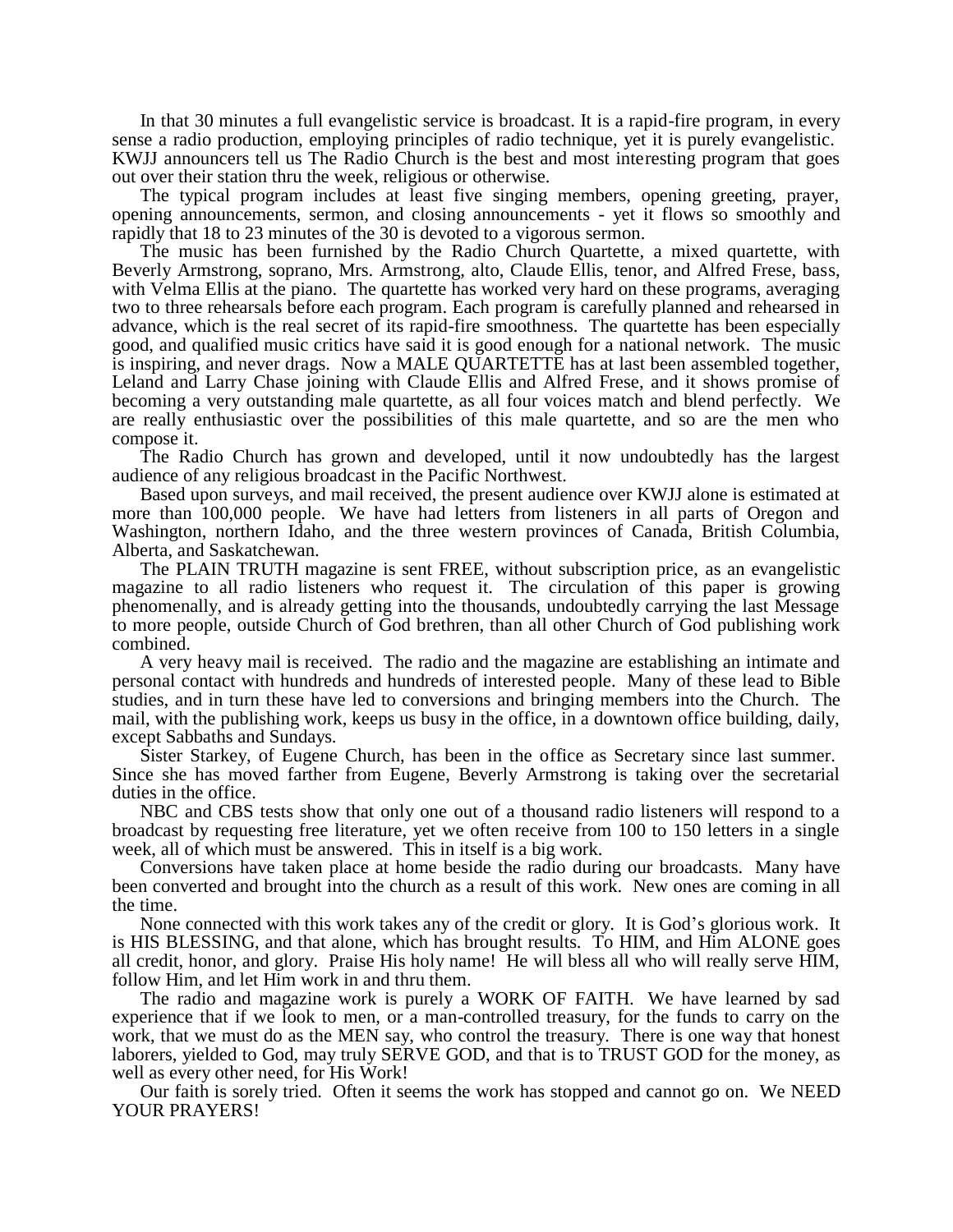## **WHICH is the One TRUE CHURCH Of GOD?**

-------------------------------------------

Is there an organization, with a definite form of church government, recognized by Almighty God exclusively as HIS one and only CHURCH? Many organizations on earth lay claim to being God's one and ONLY true Church.

Which is right?

We must remember, too, that members of each of these various organizations are entirely sincere and honest in believing earnestly that their particular group is the one true Church. All, too, feel absolutely certain that this belief is sustained in THE BIBLE.

Many Roman Catholics, for instance, are so positively convinced that they belong to the one and only true Church, that their minds are CLOSED to any proof to the contrary. Thus they are blinded! We can see this. But are some of US in this same condition of blinded prejudice?

IF we belong to the one and only true Church, then open-minded, honest, fair, unbiased examination of the FACTS will only confirm the truth. But if we have been deceived, had we not better accept the Bible as a source of CORRECTION and REPROOF (**II Timothy 3:16**), so we may become UNdeceived? Remember, a deceived man believes sincerely he is right. Surely we cannot be too careful.

## **The Source of AUTHORITY**

The one source of authority on this question is the Bible. In it we find the only record of the founding of the true Church of God.

First, let us not assume. Let us ask, just what IS "the Church"? Is the Church a BUILDING? Is it an ORGANIZATION?

Whatever it may be, we know it is something that was purchased with the blood of the Son of God. **Acts 20:28** tells us: "Take heed therefore unto yourselves, and to all the flock, over which the Holy Ghost hath made you overseers (shepherds, or local church elders), to feed the CHURCH OF GOD, which He hath purchased with His own blood."

Recently we heard a minister say over the radio that the Church is the BUILDING in which the people assemble for worship. This text ought to remove any doubt on that point. God did not purchase any building, or buildings, with His blood!

Another thing we learn from this text is that it was not some "church" named after a man, but "The Church of GOD" which Christ purchased. And, since we believe our readers are all sufficiently familiar with the many texts in the Bible proving the true Church should be called, as God Himself named it, "The CHURCH OF GOD," further proof on this point is not here necessary.

The Scriptures teach us that people - individual PEOPLE - not buildings or organizations as such - have forgiveness of sins thru His blood. We are justified, cleansed of all sin, by His blood. Therefore, since the CHURCH OF GOD is that which was purchased with His blood, and since it is individual souls, not collective organizations, which His blood justifies and cleanses, we must conclude that THE CHURCH OF GOD is composed of these PEOPLE whose sins are thus forgiven, and who are thus cleansed.

#### **Did Christ's Blood Purchase Some ORGANIZATION?**

The next question is, was it some particular group of people who have joined some particular ORGANIZATION, organized under a certain form, having a certain form of government (which means RULE), with certain men occupying certain offices, doing the ruling, which Christ purchased, to the exclusion of other organizations or individual people, with His own blood?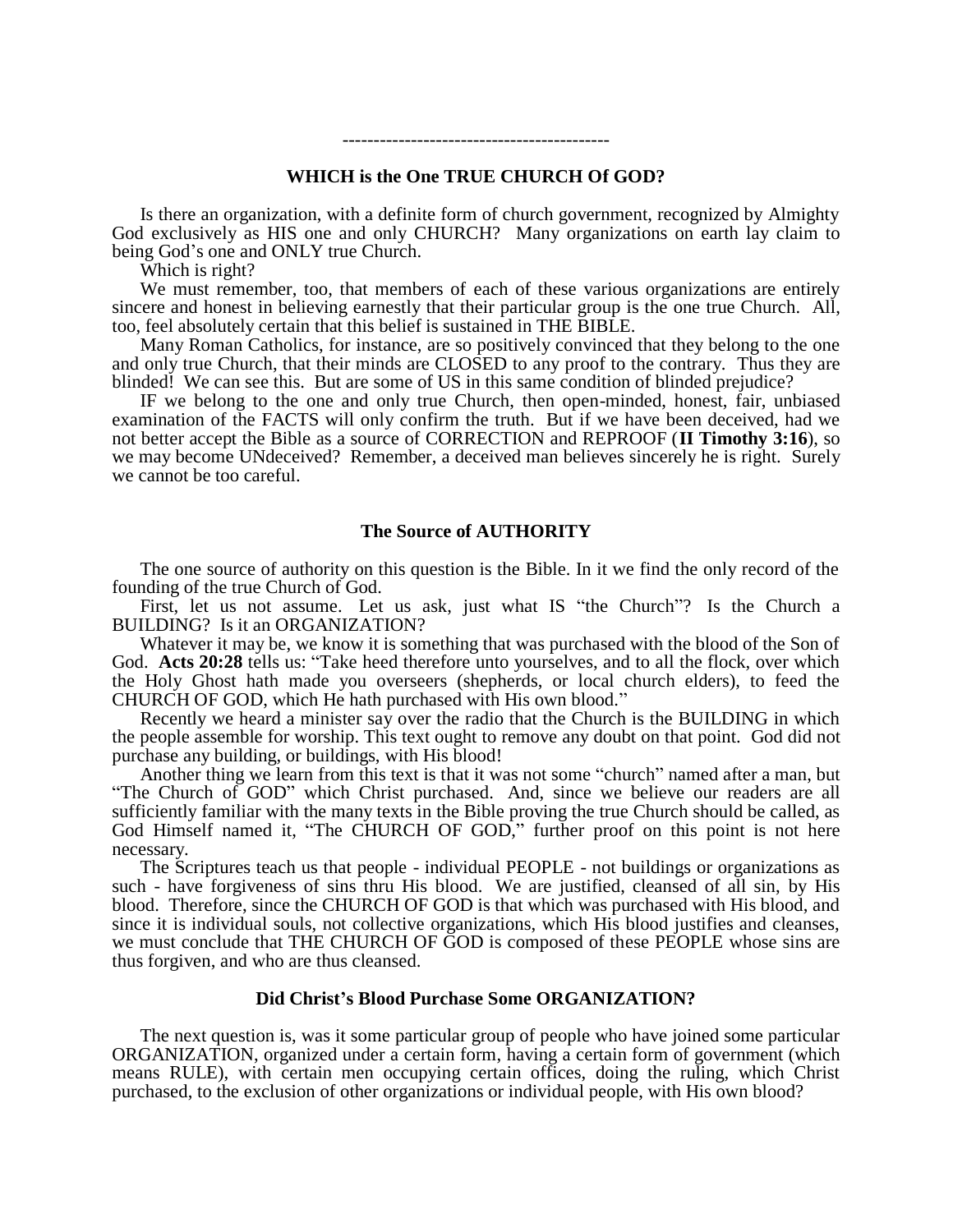Can we believe that there is on earth today some one ORGANIZATION, whose members ALONE Christ purchased with His own blood, and that people who belong to some other organization, or no organization, who have fully repented, accepted Christ, been baptized, and received the Holy Spirit are excluded, and without salvation?

The Scriptures distinctly teach that the CHURCH OF GOD is the Body of Jesus Christ, of which He, and HE ALONE, is the HEAD!

Notice **Ephesians 1:19-23**: "And what is the exceeding greatness of His power to usward who believe, according to the working of His mighty power, which He wrought in Christ, when He raised Him from the dead, and set Him at His own right hand ... and gave HIM to be HEAD over all things to the Church, which is HIS BODY, the fulness of Him that filleth all in all."

It should be evident to all not unduly prejudiced that the true CHURCH is not a humangoverned and administered organization, but a SPIRITUAL ORGANISM!

It is A BODY! And that body is not a group of people who have organized themselves together, whose names are written with material ink on a man-kept book or a membership card it is THE BODY OF CHRIST!

Jesus pictured this spiritual organism in **John 15:5**, when He said, "I am the Vine, ye are the branches." The branches are joined, not to each other directly, but each is separately and individually joined TO THE VINE. It is only the Vine that joins one branch to another.

The life-giving sap flows from the grapevine into and thru the branches, so they bear fruit, just as the Holy Spirit flows from Christ into and thru each member of HIS BODY, producing the FRUIT OF THE SPIRIT - LOVE, JOY, PEACE, PATIENCE, GENTLENESS, etc.

Read a little farther (Eph. 5:25-27): "Husbands, love your wives, even as Christ also loved the Church, and gave Himself for it; that He might sanctify and cleanse it with the washing of water BY THE WORD, that He might present it to Himself a GLORIOUS CHURCH, not having spot, or wrinkle, or any such thing; but that it should be HOLY, and WITHOUT BLEMISH."

It ought to be apparent that God's Son did not give Himself for a building to present it to Him - neither did He give Himself exclusively for some ONE of the many sectarian denominations or organizations, whose members EXCLUSIVELY He is going to present to Himself a glorious organization. No such organization is without spot or wrinkle. None is entirely HOLY. There are at least a FEW Judas Iscariots within all of them! And if just ONE MEMBER of the TRUE CHURCH has a spot or wrinkle, then the whole body is not without spot or wrinkle. The TRUE CHURCH that shall be presented to Christ will consist only of those individuals who are HOLY, and without spot or wrinkle.

Are we, then, to conclude that God is dispensing salvation WHOLESALE, by ORGANIZATIONS, instead of by individuals? Is there some one organization which, with its one or more Judases, will be presented to Christ and go into the Kingdom, while all other people outside this particular organization, regardless of how much they have repented and believed, no matter how holy, cannot hope to be presented to Christ and to enter the Kingdom with eternal life?

## **The SPIRITUAL ORGANISM**

Notice **Ephesians 5:30**: "For we are members of" - what? Members of an ORGANIZATION? No, "members of HIS BODY." Note it! The true Church is THE BODY of Christ. A body has head, hands, feet, etc. The head directs the actions of every other part of the body. "Who [Jesus Christ] is the image of the invisible God, the firstborn of every creature .... And He is the HEAD of the body, the Church." (**Colossians 1:15-18**).

Oh, brethren, can we not see it? God is A SPIRIT - invisible, immortal! (**John 4:24**). Man is but FLESH (**Genesis 6:3; John 3:6**). Flesh and blood cannot inherit the Kingdom (**I Corinthians 15:50**) - we must be BORN AGAIN - born of God, who is a SPIRIT - born of THE HOLY SPIRIT (**John 3:3**). The Bible way to be BORN AGAIN, and to become a spirit being is - what? To join an organization? To cast your lot with this one true organization? To take your stand for the doctrines our organization has voted upon? No! The conditions are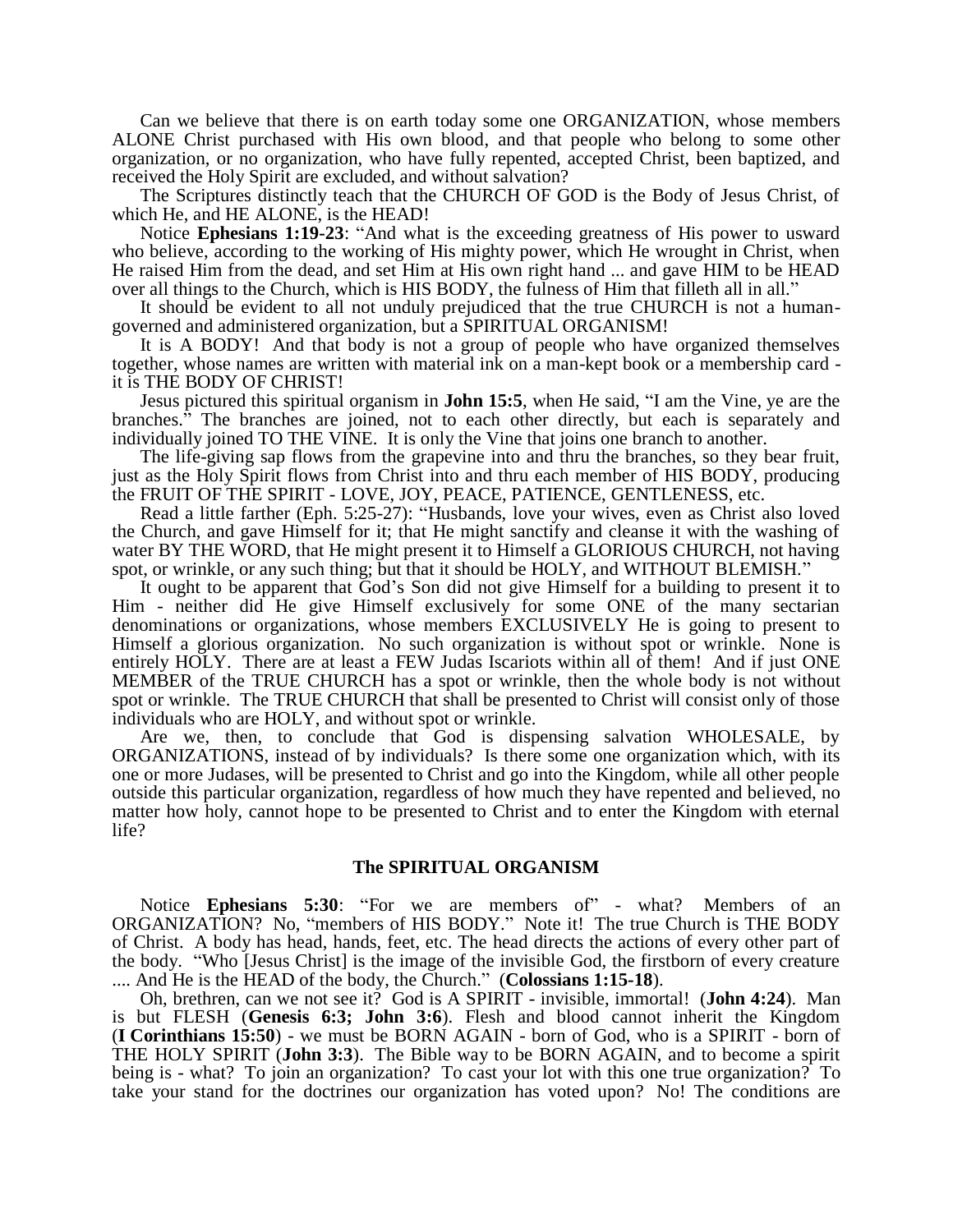"REPENT, and BE BAPTISED (in FAITH) in the NAME OF JESUS CHRIST ... and ye SHALL RECEIVE THE GIFT OF THE HOLY SPIRIT" (**Acts 2:38**).

IF you have the Holy Spirit you are CHRIST'S, but if the Holy Spirit is not dwelling and abiding IN YOU, then you are NONE OF HIS (**Romans 8:9**), and certainly not OF His body, no matter how many organizations you have joined!

How, then, does one get INTO the true CHURCH OF GOD, which is THE BODY OF CHRIST? Does he JOIN it, like one joins a lodge or a worldly club or society? Brethren, there is not a single text in the Bible that speaks of JOINING THE CHURCH! Rather, "God adds to the Church SUCH AS MIGHT BE SAVED!" (**Acts 2:47**). Ministers have no doubt written out membership certificates to many who ARE NOT SAVED! Many have accepted an ARGUMENT - many have accepted so-called "Church of God doctrine," - many are resting and attending church on the Sabbath - who have never been truly CONVERTED - who have never really DIED and been BORN AGAIN, and who do not have THE HOLY SPIRIT! It is only those being SAVED - who have THE HOLY SPIRIT - whom GOD adds to His true CHURCH. Men may add others to their organizations, but GOD only adds those being SAVED to HIS CHURCH!

How does God put us into the true CHURCH OF GOD? "By one SPIRIT are we all baptised [put into] into ONE BODY," (**I Corinthians 12:13**). Not by joining it. Not by some preacher writing out a membership certificate! Not by "casting your lot," or "taking your stand." And note it! There is but just the ONE BODY!

Oh, dear brethren, can't we see the blessed TRUTH? We must first receive the HOLY SPIRIT - and that by utter, complete, SURRENDER to God, full and genuine REPENTANCE by a real BORN AGAIN EXPERIENCE - by BEING CONVERTED - CHANGED! If we are led by the Holy Spirit, rather than by men, then and then ONLY are we the sons of God (**Romans 8:14**).

Christ is GOD'S SON. God is A SPIRIT. And when we receive THE SPIRIT of adoption, and are BORN OF GOD, then we, too, become the SONS OF GOD. And GOD'S SONS are combined together, not by a man-formed organization, but by HIS SPIRIT, into ONE BODY!

Now Christ is not the body. He is only a part of the body - He is THE HEAD! He is THE FIRSTBORN among many brethren - the first of the Sons of God. The other sons form the rest of the BODY. The rest of us are the toes, fingers, arms, legs, etc. CHRIST IS OUR HEAD! We must go as HE directs! And THIS is the BODY OF CHRIST, the true CHURCH OF GOD!

And therefore the true Church of God is a BODY - ONE body - composed of the SONS of God, who are BORN of Him thru the HOLY SPIRIT. And the Scriptures tell us explicitly that there is BUT ONE BODY - but ONE true Church of God. IF that one true Church is only an organization with government administered by men in authority over other men, then whatever organization is the true body is composed wholly of saved, born-again sons of God, and no one outside this man-ruled organization can have salvation.

But if, on the other hand, the true Church is that spiritual organism composed of all, regardless of what organization they are in or whether in ANY organization, who have been converted, and are being led of the SPIRIT OF GOD, as individuals no matter WHERE they are - then THIS is the ONE AND ONLY true Church of God, and any organization who lays claim to being the true Church is only another body - and one different from the TRUE CHURCH OF GOD.

If the TRUE CHURCH is made up of saved individuals, regardless of WHERE they are, then THAT is the one true Church - that and not any organization. And the Scriptures do clearly teach this. Therefore NO ORGANIZATION on earth, as they now exist, can Scripturally lay claim to being the ONE TRUE CHURCH! It makes no difference whether it be the Roman Catholic, or some other organization!

But is not the Church organized? Should it be organized? That is not the question of this article. The point is, the Church is NOT an ORGANIZATION. So far as organization goes, there are MANY organizations - MANY sects and denominations. And that which binds each one together, is also the very thing which separates it from others, and has caused all separation and division. This we shall discuss in a future article.